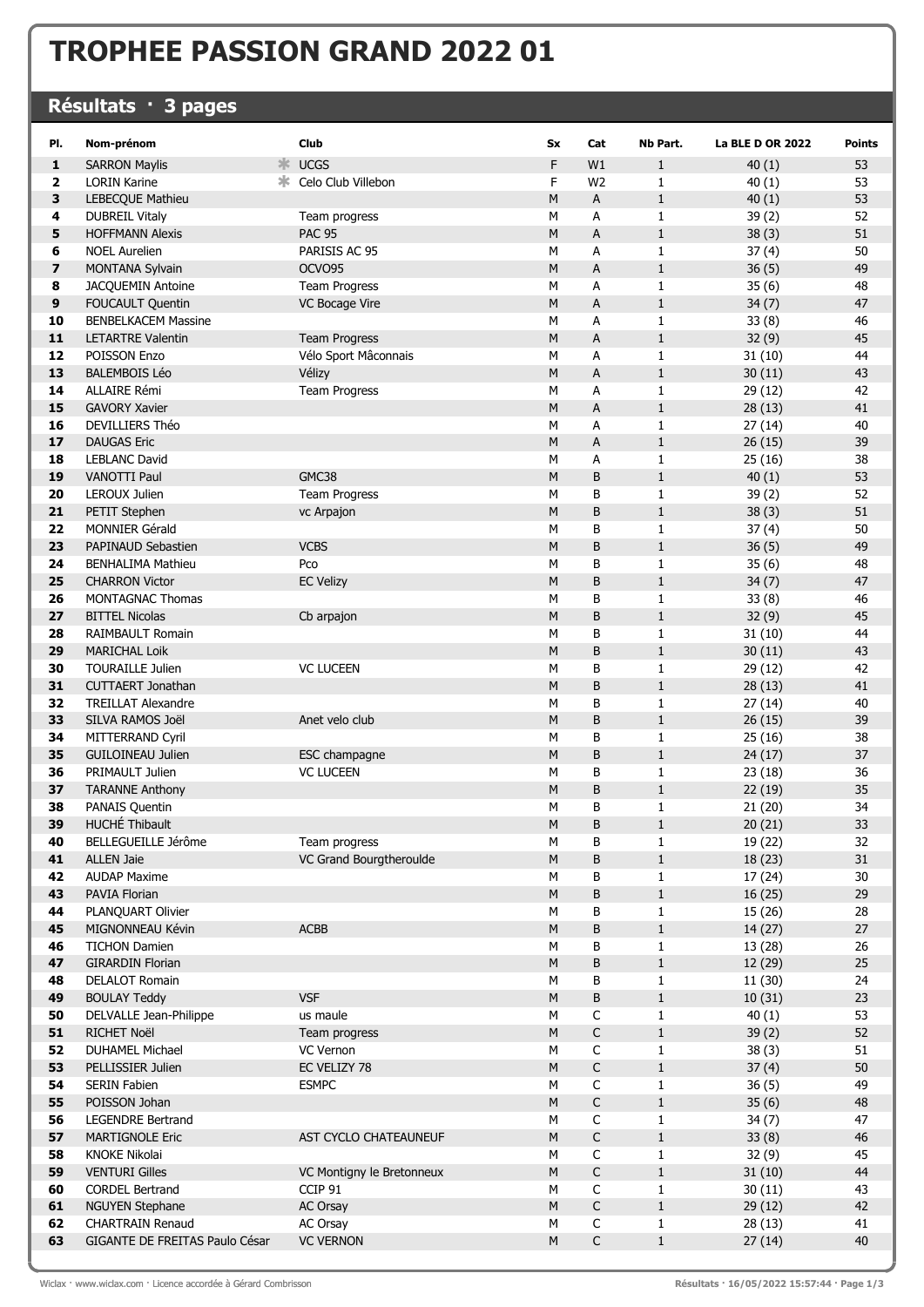| PI.        | Nom-prénom                                        | <b>Club</b>                           | Sx     | Cat          | Nb Part.                     | <b>La BLE D OR 2022</b> | <b>Points</b> |
|------------|---------------------------------------------------|---------------------------------------|--------|--------------|------------------------------|-------------------------|---------------|
| 64         | <b>GALINDO Christophe</b>                         | <b>AC ORSAY</b>                       | М      | C            | 1                            | 26(15)                  | 39            |
| 65         | <b>HERMANT Greg</b>                               | VA Arpajon                            | M      | C            | $1\,$                        | 25(16)                  | 38            |
| 66         | <b>RESSE Vincent</b>                              | VCCN VELO CLUB CAER NORMANVILLE       | М      | $\mathsf{C}$ | $\mathbf{1}$                 | 24(17)                  | 37            |
| 67         | <b>BAVAY Antoine</b>                              | Amicale Cycliste Bisontine            | M      | $\mathsf C$  | $\mathbf 1$                  | 23(18)                  | 36            |
| 68         | <b>JUIGNET Xavier</b>                             | Amicale Neuville Cyclisme             | м      | C            | $\mathbf{1}$                 | 22(19)                  | 35            |
| 69         | <b>MORAS David</b>                                | <b>Ballainvilliers</b>                | М      | $\mathsf C$  | $\mathbf 1$                  | 21(20)                  | 34            |
| 70         | <b>DAUBIN Cedric</b>                              | AST CYCLO CHATEAUNEUF                 | м      | C            | $\mathbf{1}$                 | 20(21)                  | 33            |
| 71         | <b>SEGOUIN Gaetan</b>                             | AST CYCLO CHATEAUNEUF                 | M      | $\mathsf C$  | $1\,$                        | 19 (22)                 | 32            |
| 72         | <b>HOLLEBEKE Frédéric</b>                         | OXYGENE PSA                           | м      | C            | 1                            | 18 (23)                 | 31            |
| 73         | <b>BENGUI Romain</b>                              |                                       | M      | $\mathsf C$  | $\mathbf 1$                  | 17(24)                  | 30            |
| 74         | PEREGO Laurent                                    | <b>SCASB</b>                          | М      | $\mathsf C$  | $\mathbf{1}$                 | 16(25)                  | 29            |
| 75         | <b>BELDERACHI Alexandre</b>                       | <b>CTEAM CHARTRES</b>                 | M      | $\mathsf C$  | $\mathbf 1$                  | 15(26)                  | 28            |
| 76         | <b>GLEMET Hugues</b>                              | <b>Activ Bike</b>                     | м      | C            | $\mathbf{1}$                 | 14 (27)                 | 27            |
| 77         | <b>CAMPOT Cyril</b>                               | <b>Ballainvilliers</b>                | М      | $\mathsf C$  | $\mathbf{1}$                 | 13 (28)                 | 26            |
| 78         | SECOND Stephane                                   |                                       | м      | C            | $\mathbf{1}$                 | 12 (29)                 | 25            |
| 79         | <b>HUCHÉ Hugues</b>                               | vc grand bourgtheroulde               | M      | C            | $1\,$                        | 11 (30)                 | 24            |
| 80         | PIAT Christophe                                   |                                       | М      | C            | $\mathbf{1}$                 | 10(31)                  | 23            |
| 81         | <b>THONIER Olivier</b>                            | Paris Cycliste Olympique              | M      | $\mathsf C$  | $\mathbf 1$                  | 9(32)                   | 22            |
| 82         | <b>COUTURIER Cedric</b>                           | <b>VC GRAND BOURGTHEROULDE</b>        | М      | C            | $\mathbf{1}$                 | 8(33)                   | 21            |
| 83         | PERO Ludovic                                      |                                       | M      | $\mathsf C$  | $\mathbf 1$                  | 7(34)                   | 20            |
| 84         | <b>DALLET Frédéric</b>                            |                                       | М      | C            | $\mathbf{1}$                 | 6(35)                   | 19            |
| 85         | <b>COUPE Cedric</b>                               |                                       | M      | C            | $\mathbf{1}$                 | 5(36)                   | 18            |
| 86         | <b>GORAU Sylvain</b>                              |                                       | м      | C            | $\mathbf{1}$                 | 4(37)                   | 17            |
| 87         | <b>GARCIA Maxime</b>                              | Provins triathlon                     | М      | $\mathsf C$  | $\mathbf{1}$                 | 3(38)                   | 16            |
| 88         | <b>BRAKNI Eddy</b>                                |                                       | M      | $\mathsf C$  | $\mathbf{1}$                 | 2(39)                   | 15            |
| 89         | SAUVAGE Raphael                                   | Union Cycliste Gambaisienne           | M      | $\mathsf C$  | $1\,$                        | 1(40)                   | 14            |
| 90         | <b>GALLOPIN Maxime</b>                            |                                       | М      | C            | $\mathbf{1}$                 | 0(41)                   | 13            |
| 91<br>92   | <b>LABBE Benoit</b>                               | <b>ACV</b><br><b>VSF TRI LA FERTE</b> | M      | C<br>C       | $\mathbf 1$                  | 0(42)                   | 13            |
| 93         | <b>LAMAS Nicolas</b><br><b>BRIAUD David</b>       |                                       | м<br>M | C            | $\mathbf{1}$<br>$\mathbf{1}$ | 0(43)<br>0(44)          | 13<br>13      |
| 94         | <b>CUMONT Fabrice</b>                             | <b>AV THIAIS</b>                      | м      | D            | 1                            | 40(1)                   | 53            |
| 95         | <b>BOURDIN Eric</b>                               | LA MUSETTE BAULOISE                   | M      | D            | $\mathbf 1$                  | 39(2)                   | 52            |
| 96         | <b>DUQUESNOY Eric</b>                             |                                       | М      | D            | $\mathbf{1}$                 | 38(3)                   | 51            |
| 97         | <b>BOUCHARIN Christian</b>                        | Acl                                   | M      | D            | $\mathbf 1$                  | 37(4)                   | 50            |
| 98         | <b>MARTEL Alexis</b>                              | aselb                                 | м      | D            | $\mathbf{1}$                 | 36(5)                   | 49            |
| 99         | <b>RENAUX Sebastien</b>                           | ES AUNEAU CYCLISME                    | М      | D            | $\mathbf{1}$                 | 35(6)                   | 48            |
| 100        | <b>CONSTANT Fabien</b>                            | <b>UC Gessienne</b>                   | м      | D            | 1                            | 34(7)                   | 47            |
| 101        | <b>RENAUDIE Denis</b>                             | Velo Club Sulpicien                   | M      | D            | $\mathbf{1}$                 | 33(8)                   | 46            |
| 102        | LEFORESTIER Ludovic                               | <b>VC GUYANCOURT</b>                  | м      | D            | 1                            | 32 (9)                  | 45            |
| 103        | CHAUVIN Jerome                                    | VCCN VELO CLUB CAER NORMANVILLE       | М      | $\mathsf D$  | $\mathbf{1}$                 | 31(10)                  | 44            |
| 104        | <b>ROMAIN Emmanuel</b>                            | Aslc Mecachrome                       | м      | D            | $\mathbf{1}$                 | 30(11)                  | 43            |
| 105        | <b>GRAMMAIRE Benoit</b>                           |                                       | M      | D            | $\mathbf 1$                  | 29(12)                  | 42            |
| 106        | <b>AUGER Christophe</b>                           | <b>CRAC Touraine</b>                  | М      | D            | $\mathbf{1}$                 | 28(13)                  | 41            |
| 107        | <b>COLLIOT Gilles</b>                             | CYT91                                 | M      | D            | $\mathbf{1}$                 | 27(14)                  | 40            |
| 108        | <b>MARTY Pascal</b>                               | <b>VCCV</b>                           | м      | D            | $\mathbf{1}$                 | 26(15)                  | 39            |
| 109        | <b>CUILLERET Bertrand</b>                         | <b>PSC</b>                            | M      | D            | $\mathbf{1}$                 | 25(16)                  | 38            |
| 110        | PICHOT Sébastien                                  | Sans                                  | M      | D            | $\mathbf{1}$                 | 24 (17)                 | 37            |
| 111        | VANDERHAEGEN Pascal                               | SE PAVILLONNAIS                       | M      | $\mathsf D$  | $\mathbf{1}$                 | 23(18)                  | 36            |
| 112        | DAURIANNES Richard                                | UC MONTGESNOISE                       | М      | D            | $\mathbf{1}$                 | 22(19)                  | 35            |
| 113        | <b>CLEMENT Maxime</b>                             | ARGENS CYCLO CARCES                   | M      | D            | $\mathbf 1$                  | 21(20)                  | 34            |
| 114        | <b>THOUMELIN Mickael</b>                          | usm gagny                             | М      | D            | $\mathbf{1}$                 | 20(21)                  | 33            |
| 115        | CHESTIER Alain                                    |                                       | M      | D            | $\mathbf{1}$                 | 19 (22)                 | 32            |
| 116        | DAVID Jacques                                     | AC ORSAY                              | м      | D            | $\mathbf{1}$                 | 18(23)                  | 31            |
| 117        | PAUGET Jean-Claude                                | AC ORSAY                              | М      | D            | $\mathbf{1}$                 | 17(24)                  | 30            |
| 118        | <b>RIBOULET Francis</b>                           | AC Bemontaise                         | М      | D            | $\mathbf{1}$                 | 16(25)                  | 29            |
| 119        | <b>GARRON Philippe</b>                            | AC Orsay                              | M      | D            | $\mathbf 1$                  | 15(26)                  | 28            |
| 120        | <b>BAILLY Alain</b>                               | <b>CTEAM CHARTRES</b>                 | М      | D            | $\mathbf{1}$                 | 14(27)                  | 27            |
| 121        | <b>GARNIER Philippe</b>                           | Argenteuil Val de Seine 95            | М      | D            | $\mathbf 1$                  | 13 (28)                 | 26            |
| 122        | <b>CAMILLERI Christophe</b>                       |                                       | м      | D            | $\mathbf{1}$                 | 12 (29)                 | 25            |
| 123        | <b>CHASSAGNE Olivier</b>                          | <b>U C LUBERSAC</b>                   | М      | D            | $\mathbf{1}$                 | 11(30)                  | 24            |
| 124        | <b>LAVERGNE Franck</b>                            | <b>USRO</b>                           | м      | D            | $\mathbf{1}$                 | 10(31)                  | 23            |
| 125        | <b>BARBOTIN Frederic</b>                          |                                       | M      | $\mathsf D$  | $\mathbf 1$                  | 9(32)                   | 22            |
| 126        | STIEVENARD Philippe                               |                                       | м      | D            | $\mathbf{1}$                 | 8(33)                   | 21            |
| 127        | <b>HODICQ Vincent</b>                             |                                       | M      | D            | $\mathbf{1}$                 | 7(34)                   | 20            |
| 128<br>129 | <b>BENOIST Christophe</b><br><b>RODET Nicolas</b> | CC BOIGNY SUR BIONNE                  | м<br>M | D<br>D       | $\mathbf{1}$<br>$\mathbf{1}$ | 6(35)<br>5(36)          | 19<br>18      |
| 130        | <b>DEVILLIERS Laurent</b>                         | JS Ferté Gaucher                      | м      | D            | $\mathbf{1}$                 | 4(37)                   | 17            |
| 131        | <b>CLERICO Emmanuel</b>                           |                                       | M      | D            | $1\,$                        | 3(38)                   | 16            |
| 132        | MANCEAU Sébastien                                 | AC VOVES                              | M      | D            | $\mathbf{1}$                 | 2(39)                   | 15            |
|            |                                                   |                                       |        |              |                              |                         |               |